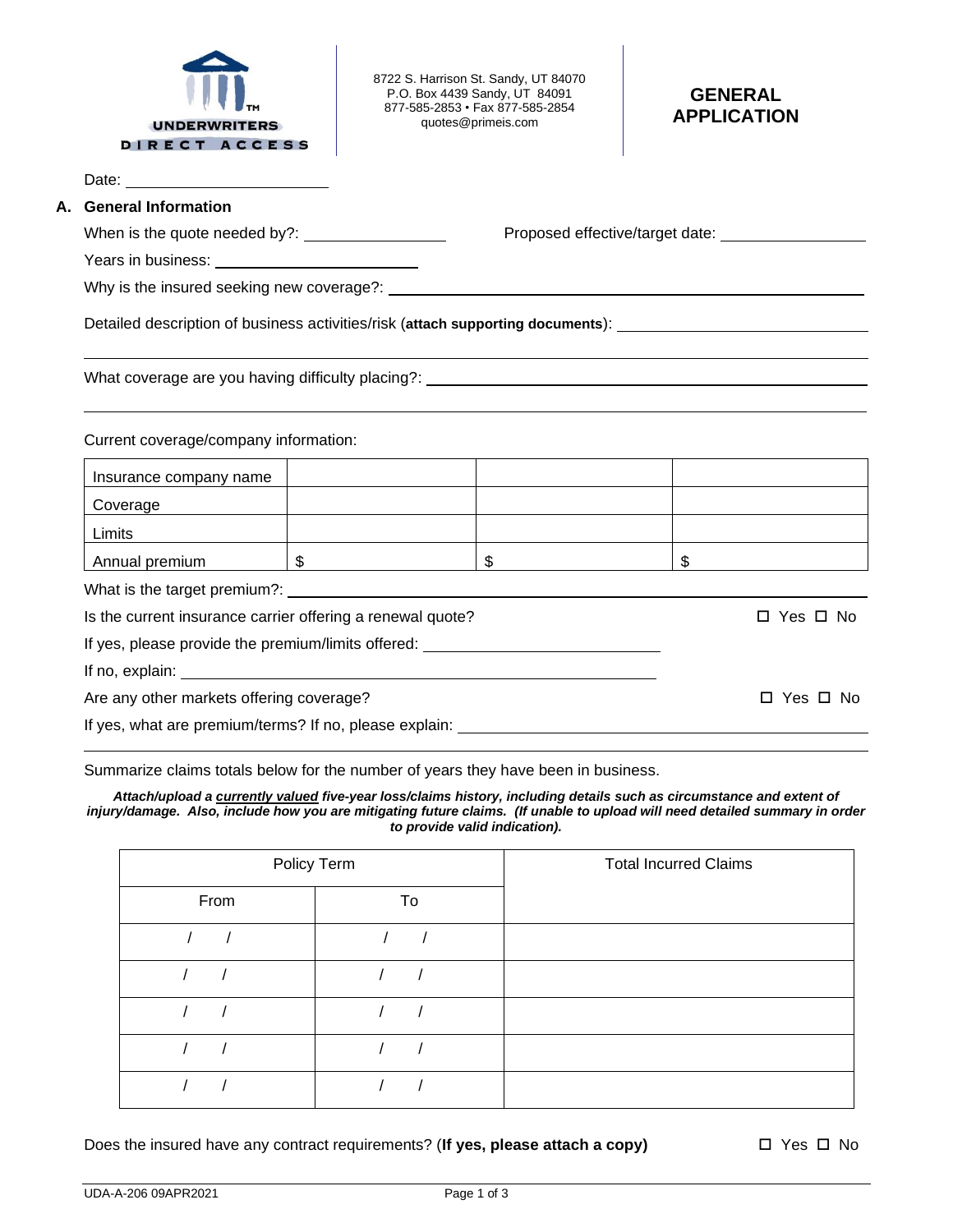## **B. Applicant Information**

| Applicant's name: experience and a series of the series of the series of the series of the series of the series of the series of the series of the series of the series of the series of the series of the series of the serie               |  |            |  |
|----------------------------------------------------------------------------------------------------------------------------------------------------------------------------------------------------------------------------------------------|--|------------|--|
|                                                                                                                                                                                                                                              |  |            |  |
|                                                                                                                                                                                                                                              |  |            |  |
|                                                                                                                                                                                                                                              |  |            |  |
| Annual gross receipts: \$<br>Are you aware of any incident, event, occurrence, or loss that might reasonably be expected to lead to a claim,<br>lawsuit, notice of loss, or loss which was not reported to your prior carrier?<br>□ Yes □ No |  |            |  |
| <b>C.</b> Producer Information                                                                                                                                                                                                               |  |            |  |
| Are you working with an agent/broker?                                                                                                                                                                                                        |  | □ Yes □ No |  |
| Are you an agent/broker submitting this on behalf of an applicant?                                                                                                                                                                           |  | □ Yes □ No |  |
|                                                                                                                                                                                                                                              |  |            |  |
|                                                                                                                                                                                                                                              |  |            |  |

**\*\*Supplemental questions and a discussion call with the insured will be required for formal terms\*\***